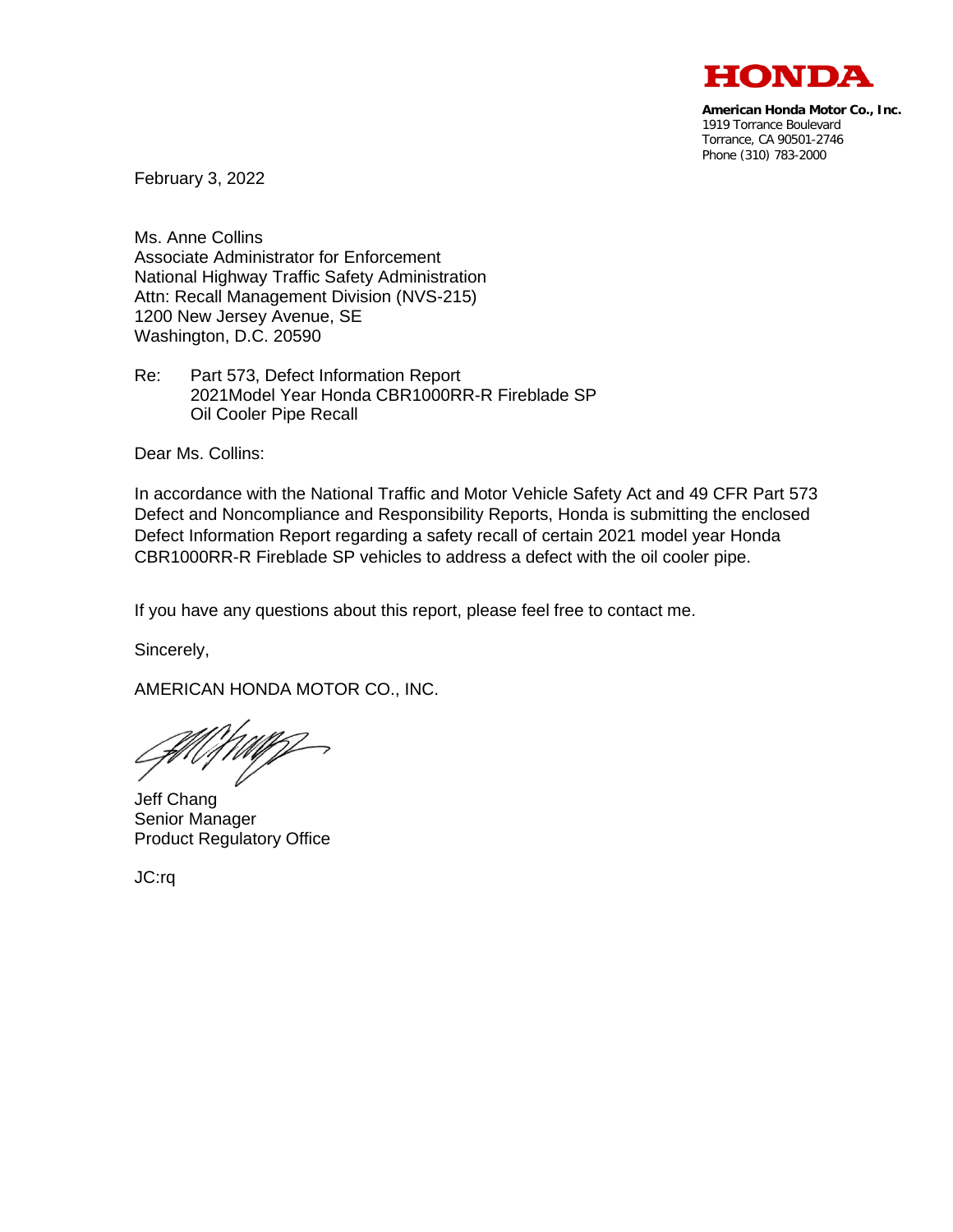# **DEFECT INFORMATION REPORT**

| 573.6(c)(1)<br>Name of manufacturer: | Honda Motor Co., Ltd.                                                                          |
|--------------------------------------|------------------------------------------------------------------------------------------------|
| <b>Manufacturer's agent:</b>         | Jeff Chang<br>American Honda Motor Co., Inc.<br>1919 Torrance Blvd.<br>Torrance, CA 90501-2746 |

# 573.6(c)(2) **Identification of potentially affected vehicles:**

| Make/Model                        | Model Year | Dates of Manufacture     | Number of Vehicles |
|-----------------------------------|------------|--------------------------|--------------------|
| Honda CBR1000RR-R<br>Fireblade SP | 2021       | 04/28/2020 to 10/04/2021 | 331                |

## **Description of the basis for the determination of the recall population:**

The recall population was determined based on manufacturing records. The production range reflects all possible vehicles that could potentially experience the problem.

#### **Description of how the vehicles being recalled differ from similar vehicles not included in the recall:**

All vehicles built from April 28, 2020 through October 4, 2021 are affected. As a quality improvement effort, a heat guard will be installed between the exhaust pipe and the oil cooler pipe. The new part will be used going forward in mass production vehicles starting in March 2022.

## **Identification of affected component:**

| Component: | Pipe Comp., Oil Cooler Outlet |
|------------|-------------------------------|
| Part No.:  | 15660-MKR-D10                 |

573.6(c)(3) **Total number of potentially affected vehicles:** 331

573.6(c)(4) **Percentage of affected vehicles that contain the defect:** 100%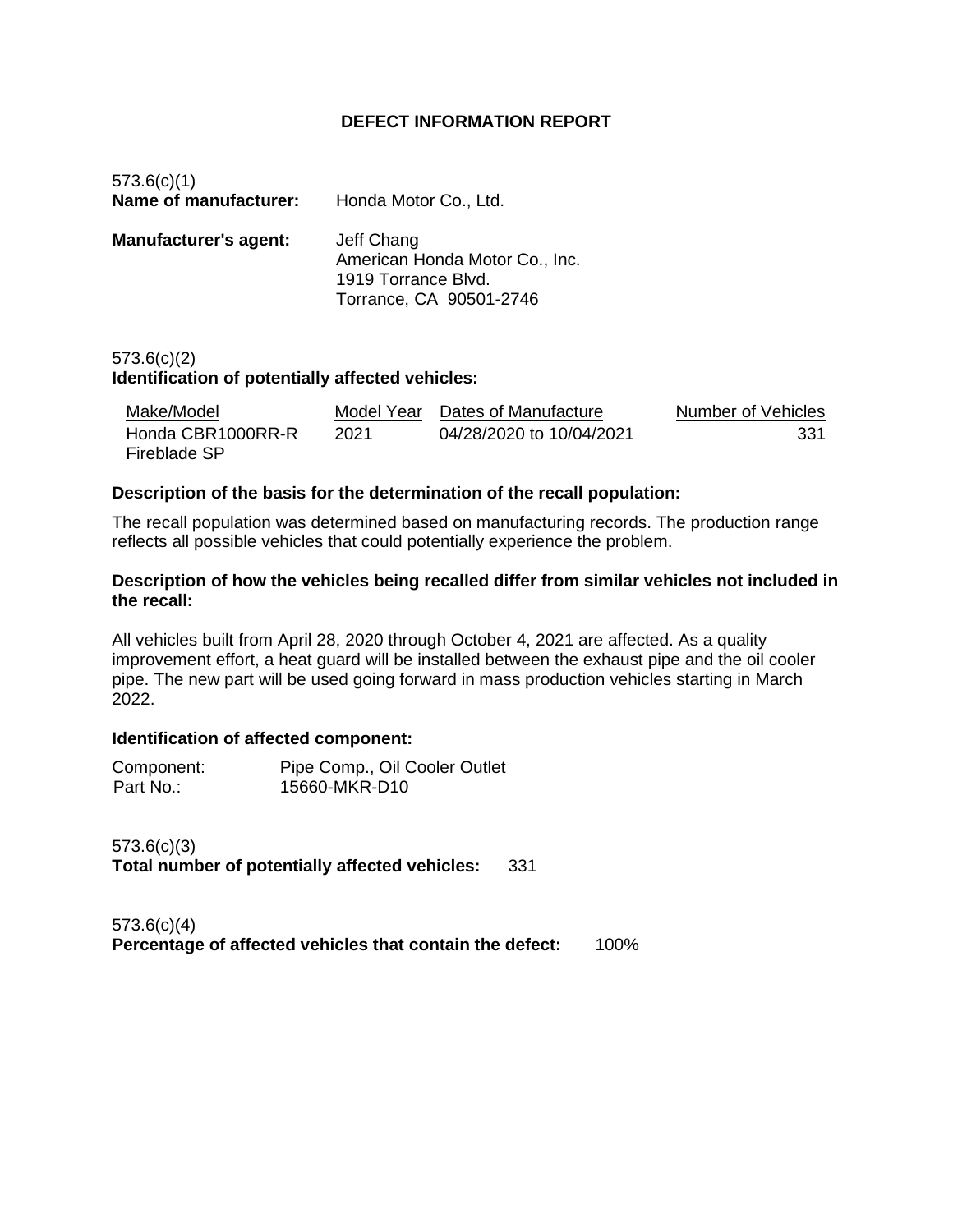## 573.6(c)(5) **Defect description:**

Under certain driving conditions, such as when the motorcycle is following behind a vehicle, the exhaust pipe may not receive sufficient airflow and cooling. If this happens, excessive radiated heat from the exhaust pipe could melt and rupture the oil cooler pipe. Oil leakage from a ruptured oil cooler pipe can leak onto the exhaust pipe and/or adhere to the rear tire, increasing the risk of a fire, crash, or injury.

#### 573.6(c)(6) **Chronology:**

# July 29, 2021

The first quality report was issued in the Japanese market, where oil leaked from the oil cooler hose.

September 28, 2021

Following additional reports in the Japanese market, Honda began to investigate and analyze the issue.

October 2021

Honda received additional reports in the European market.

Early November 2021

Honda continued to analyze the issue further and testing showed that a rise in the temperature of the oil cooler pipe occurs under certain driving conditions when the rider is following behind a vehicle.

November 12, 2021

The first quality report was issued in the US market. The rider noticed smoke from the engine area while riding on the highway and was able to safely pull to the side of the road. After doing so, the rider noticed oil was dripping from the engine area.

December 2021 Honda conducted further testing on the issue.

January 24, 2022 Honda analyzed and determined the vehicle population for the issue.

January 27, 2022

Honda determined that a defect related to motor vehicle safety existed and decided to conduct a safety recall.

As of February 1, 2022, Honda has received 1 warranty claim (11/2/2021), 1 field report (10/21/2021), and 0 reports of fires/crashes/injuries related to this issue in the US market.